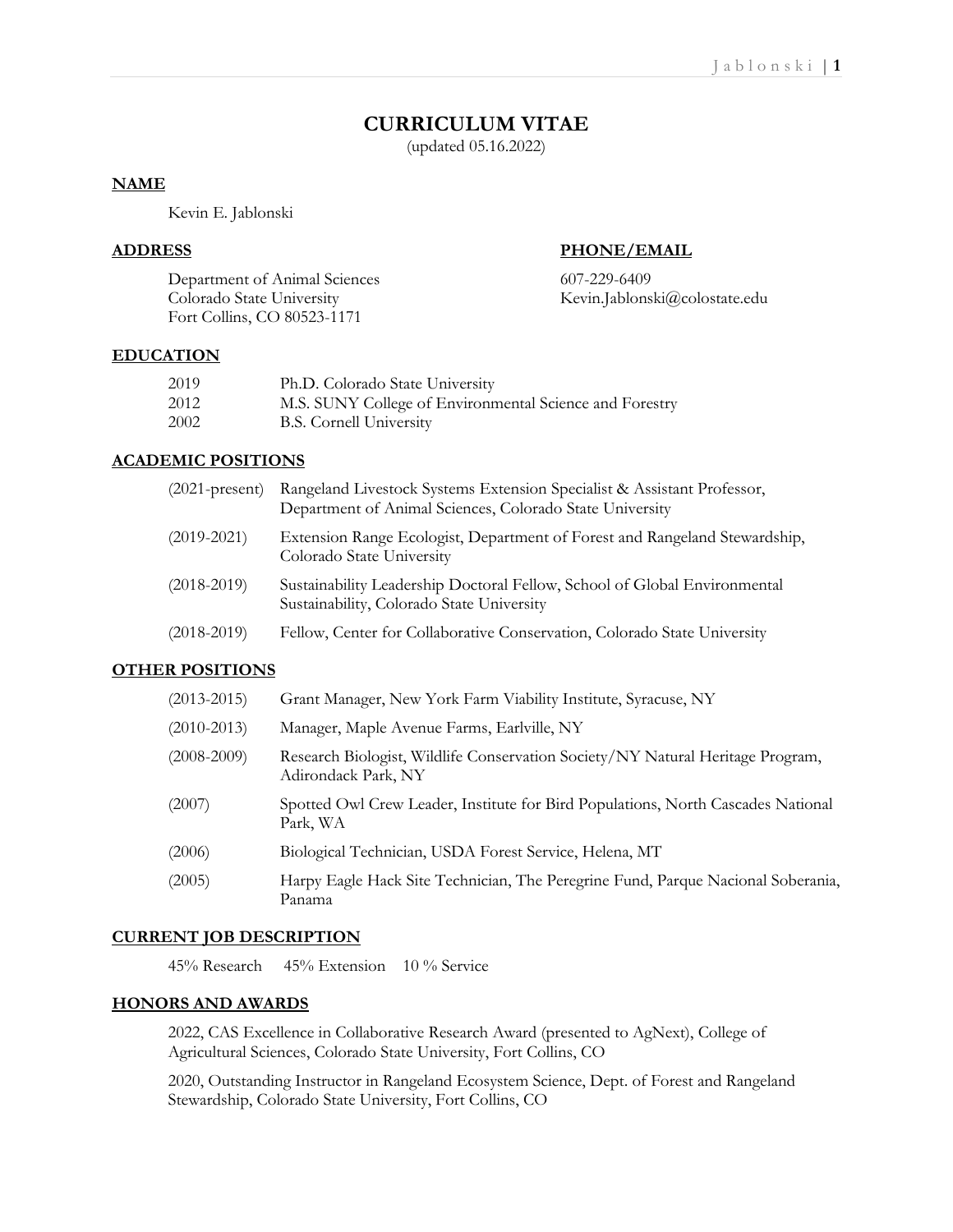2019, Rising Star Award, Center for Collaborative Conservation, Colorado State University, Fort Collins, CO

2019, 2nd Place in PhD Student Presentation Competition, Society for Range Management, Minneapolis, MN

## **PUBLISHED WORKS**

ORCID:<https://orcid.org/0000-0002-2431-8043> Google Scholar: [by year,](https://scholar.google.com/citations?hl=en&user=3x7VcREAAAAJ&view_op=list_works&sortby=pubdate) [by citation count](https://scholar.google.com/citations?hl=en&user=3x7VcREAAAAJ&view_op=list_works)

### **Refereed Journal Articles**

- 9. Raynor, E.J., Derner, J.D., Augustine, D.J., Jablonski, K.E., Porensky, L.M., Ritten, J., Hoover, D.L., and Elliot, J. 2022. Balancing ecosystem service outcomes at the ranch-scale in shortgrass steppe: The role of grazing management. Rangelands. (In press)
- 8. Jablonski, K.E., Dillon, J.A., Hale, J.W., Jablonski, B.B., and Carolan, M.S., 2020. One place doesn't fit all: Improving the effectiveness of sustainability standards by accounting for place. Front. Sustain. Food Syst. 4. https://doi.org/10.3389/fsufs.2020.557754
- 7. Jablonski, K.E., Merishi, J., Dolrenry, S., and Hazzah, L., 2020. Ecological doctors in Maasailand: Identifying herding best practices to improve livestock management and reduce carnivore conflict. Front. Sustain. Food Syst. 4. https://doi.org/10.3389/fsufs.2020.00118
- 6. Bruno, J.E., Jamsranjav, C., Jablonski, K.E., Dosamantes, E.G., Wilmer, H., and Fernandez-Gimenez, M.E. 2020. The landscape of North American rangeland social science: A systematic map. Rangeland Ecology and Management.73, 181-193. https://doi.org/10.1016/j.rama.2019.10.005
- 5. Jablonski, K.E., Boone, R.B., and Meiman, P.J. 2020. Predatory plants and patchy cows: Modeling cattle interactions with toxic larkspur amid variable heterogeneity. Rangeland Ecology and Management. 73, 73-83. https://doi.org/10.1016/j.rama.2019.08.016
- 4. Jablonski, K.E., Meiman, P.J., 2019. Effect of aboveground mass removal on toxicity of Geyer's larkspur, with important implications for grazing management. Rangeland Ecology & Management 72, 768–772. https://doi.org/10.1016/j.rama.2019.04.003
- 3. Jablonski, B.B.R., Carolan, M., Hale, J., Thilmany McFadden, D., Love, E., Christensen, L., Covey, T., Bellow, L., Cleary, R., David, O., Jablonski, K.E., Jones, A.S., Meiman, P., Quinn, J., Ryan, E.P., Schipanski, M., Summers, H., Uchanski, M., 2019. Connecting Urban Food Plans to the Countryside: Leveraging Denver's Food Vision to Explore Meaningful Rural–Urban Linkages. Sustainability 11, 2022. https://doi.org/10.3390/su11072022
- 2. Jablonski, K.E., Boone, R.B., Meiman, P.J., 2018. An agent-based model of cattle grazing toxic Geyer's larkspur. PLOS ONE 13, e0194450. https://doi.org/10.1371/journal.pone.0194450
- 1. Jablonski, K.E., McNulty, S.A., Schlesinger, M.D., 2010. A Digital Spot-mapping Method for Avian Field Studies. Wilson J. Ornithol. 122, 772–776. https://doi.org/10.1676/10-001.1

#### **Technical Reports**

5. Bruno, J.E., Galvin, K.A., Reid, R.S., Rowland, M.M., Walker, S.E., Walder-Hoge, Z., and Jablonski, K.E. 2022. East Africa Regional Rangelands Assessment: Community-based Rangeland Management (CBRM) Programs and Communities of Practice (CoP) in East Africa. Phase III Final Report. U.S. Department of Agriculture Forest Service International Programs report, supported by the U.S. Agency for International Development.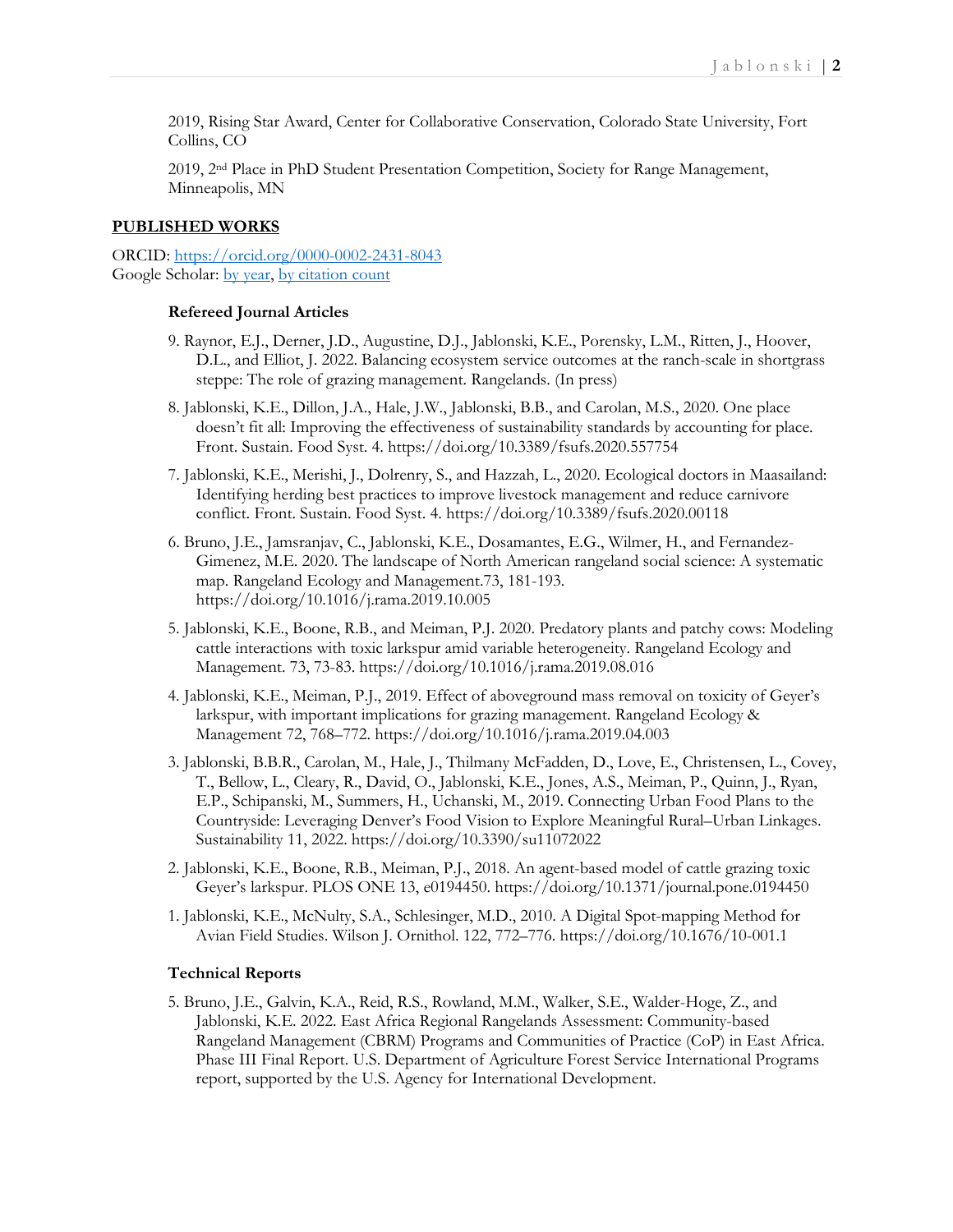- 4. Courkamp, J., Jablonski, K., Flora, M., Lambert, J., Melzer, S., Sueltenfuss, J. 2022. Rangeland Health Assessments of Grazing Allotments in Black Canyon of the Gunnison National Park and Curecanti National Recreation Area. National Park Service, Fort Collins, CO. (in press)
- 3. Reid, R.S., Jablonski, K.E., and Pickering, T., 2021. Community-based Rangeland Management in Ethiopia's Pastoral Areas: Trends, Best Practices and Recommendation for the Future. United States Department of Agriculture Forest Service International Programs report supported by the U.S. Agency for International Development.
- 2. Jablonski, K., Meiman, P., Flora, M., Lambert, J., Wooten, J., Melzer, S., Covino, T. 2021. Rangeland health assessments of grazing allotments in Dinosaur National Monument: Focused condition assessment report. Natural Resource Technical Report No. NPS/DINO/NRR— 2021/2218. National Park Service, Fort Collins, CO. https://doi.org/10.36967/nrr-2284014
- 1. Siegel, R.B., K.E. Jablonski, M.N. Scholer, R.C. Kuntz II, and R.L. Wilkerson. 2009. Surveying for Spotted Owls on the east slope of North Cascades National Park Service Complex, 2007-2008. Natural Resource Technical Report NPS/NCCN/NRTR—2009/184. National Park Service, Fort Collins, Colorado.

## **CONTRACTS AND GRANTS**

## **Externally-Funded Projects as PI**

| $(2021 - 2024)$ | Northern Colorado Farm Business Accelerator Program. USDA Beginning Farmer<br>and Rancher Development Program. Grant awarded to the Northern Colorado<br>Foodshed Project. \$300,000.                                               |  |  |
|-----------------|-------------------------------------------------------------------------------------------------------------------------------------------------------------------------------------------------------------------------------------|--|--|
| $(2021 - 2023)$ | Designing and Building an Equitable, Vibrant, and Resilient Local Food System in<br>Northern Colorado. USDA Regional Food Systems Partnership Program. Grant<br>awarded to the Northern Colorado Foodshed Project. \$249,261.       |  |  |
| $(2021 - 2023)$ | Reviving the Range School: Range Management Training for Colorado Extension<br>Agents. Co-PIs: Retta Bruegger and Annie Overlin Western Sustainable Agriculture<br>Research and Extension (Western SARE). \$60,007.                 |  |  |
| $(2021 - 2022)$ | Rangeland Health Assessment of Black Canyon National Monument and Curecanti<br>National Recreation Area. National Park Service Cooperative Agreement. \$22,381.                                                                     |  |  |
| $(2019 - 2024)$ | Cheatgrass Seedling Reduction for Native Plant Restoration. P. Meiman also PI.<br>USDA Forest Cooperative Agreement. \$96,179.                                                                                                      |  |  |
| $(2019 - 2020)$ | Rangeland Health Assessment of Dinosaur National Monument. P. Meiman also PI.<br>National Park Service Cooperative Agreement. \$97,642.                                                                                             |  |  |
| $(2017 - 2020)$ | Shifting the conversation on poisonous plants: Toward a complex-systems-based<br>framework for managed grazing on rangelands with Geyer larkspur. CSU<br>Agricultural Experiment Station/ USDA Hatch. P. Meiman also PI. \$138,522. |  |  |
|                 | <b>Externally-Funded Projects as co-PI</b>                                                                                                                                                                                          |  |  |
| (2021)          | Grazing Management Principles for the 21st Century and Beyond. PI is K.<br>Stackhouse-Lawson but I authored the proposal, JBS USA direct support, \$30,000.                                                                         |  |  |

(2021) Profitability Assessment of Grazing Management Practices to Achieve Resilient Working Landscapes and Enhanced Bird Habitat in Eastern Colorado. PI is D. Mooney, R. Rhoades is other co-PI, Bird Conservancy of the Rockies subcontract, \$40,000.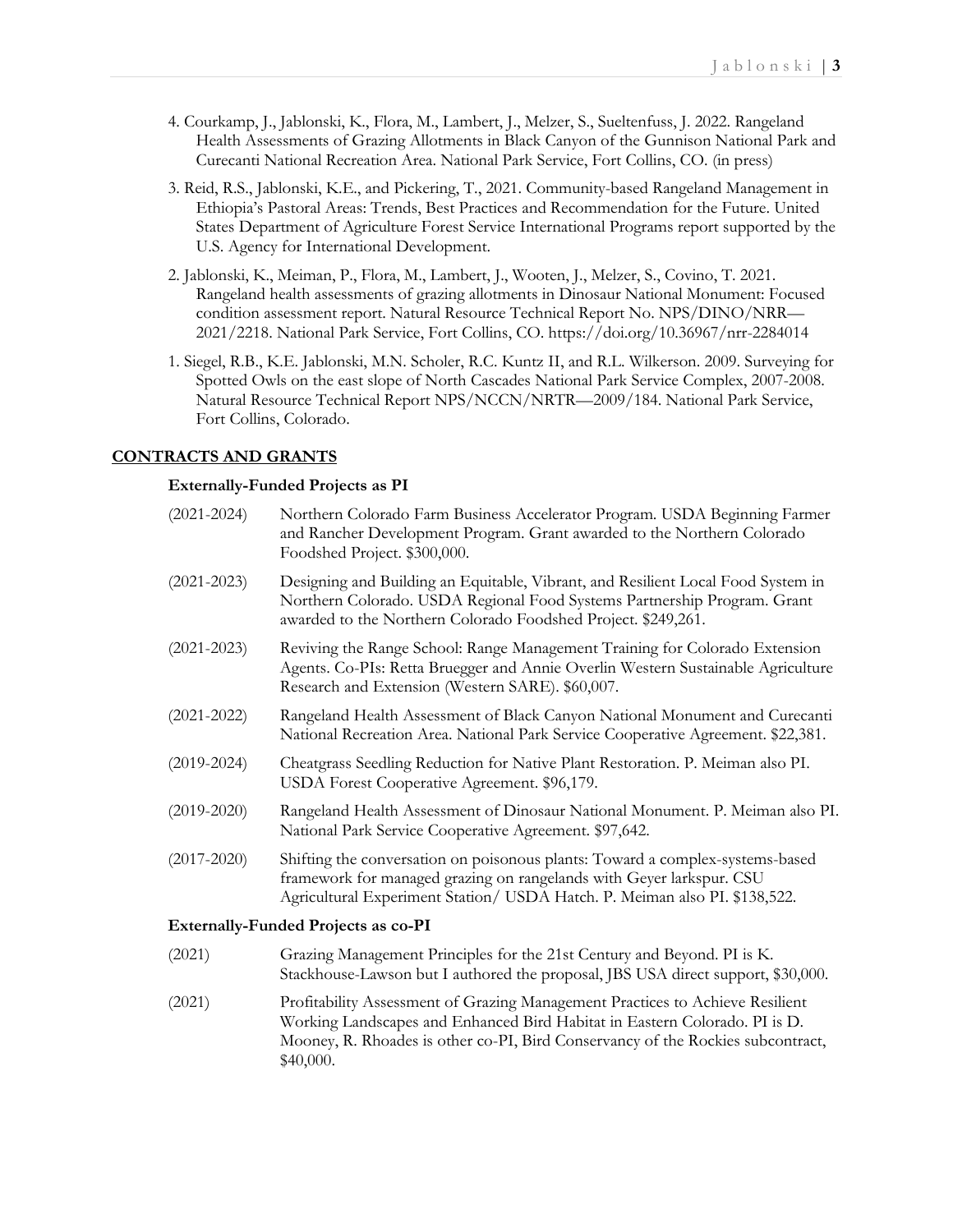#### **Internally-Funded Awards**

| (2021)          | Supporting a Community of Practice in Sustainable Grazing at CSU. PI is K.<br>Stackhouse-Lawson -I led implementation, SOGES-One Health Institute Grant,<br>\$10,000. |
|-----------------|-----------------------------------------------------------------------------------------------------------------------------------------------------------------------|
| (2021)          | Supporting Drought Education and Outreach in Western Colorado. CSU Extension<br>PLT Program Funding, Livestock and Range PRU. \$4,000.                                |
| $(2018 - 2019)$ | Engaging the collaborative capital of Lion Guardians to reduce lost livestock in<br>Maasailands. Center for Collaborative Conservation Team Fellowship. \$14,500.     |
| (2018)          | Using LandPKS to Improve Range Management. CSU Extension/ USDA<br>Renewable Resources Extension Act. \$12,000.                                                        |

## **PAPERS PRESENTED/ SYMPOSIA/ INVITED LECTURES/ PROFESSIONAL MEETINGS/ WORKSHOPS**

- 8. 2021, Simulating social tolerance and retaliatory killing of lions in conflict areas of Tanzania, Poster, International Congress for Conservation Biology Virtual Conference.
- 7. 2021, One place doesn't fit all: Improving the effectiveness of sustainability standards by accounting for place. Grazing in Future Multi-Scapes Virtual Conference.
- 6. 2019, Agent-based modeling of livestock foraging behavior, Invited symposium presentation, Society for Range Management Annual Meeting, Minneapolis, MN.
- 5. 2018, Modeling cattle interactions with toxic larkspur, Technical session, Society for Range Management Annual Meeting, Reno, NV.
- 4. 2017, Grazing management in larkspur habitat, Technical session, Society for Range Management Annual Meeting, St. George, UT.
- 3. 2017, Conceptual models in complex systems, Technical session, Society for Range Management Annual Meeting, St. George, UT.
- 2. 2016, Grazing management in larkspur habitat, Technical session, Society for Range Management Colorado Section Annual Meeting, Pueblo, CO.
- 1. 2016, Larkspur toxicity and livestock grazing management, Technical session, Society for Range Management Annual Meeting, Corpus Christi, TX.

## **ENGAGED SCHOLARSHIP**

#### **Extension Presentations/Workshops/Panels**

- 15. 2022, Adaptive management: bringing it all together, CSU Extension Range School for Extension Agents, webinar
- 14. 2022, Drought, invasive species, and restoration, CSU Extension Range School for Extension Agents, webinar
- 13. 2022, Infrastructure investments and public-private partnerships to support beginning farmers and ranchers, Farm Credit Administration National Young Beginning Small Farm Forum, panel discussion
- 12. 2022, "Sustainable livestock" is not an oxymoron, CSU Extension Pueblo Ag Expo, keynote address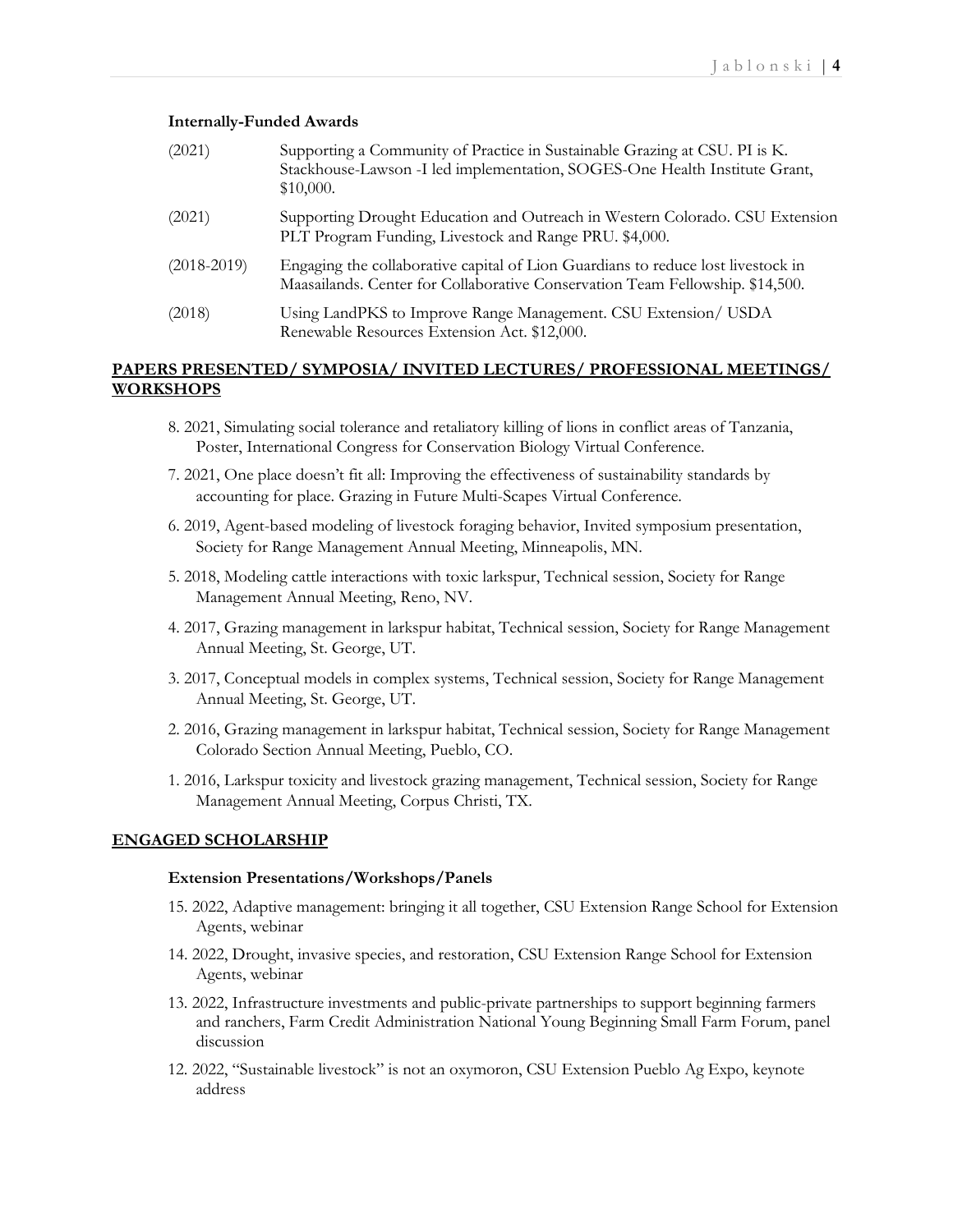- 11. 2022, Rangeland assessment and monitoring, CSU Extension Range School for Extension Agents, webinar
- 10. 2022, Grazing management, CSU Extension Range School for Extension Agents, webinar
- 9. 2022, Introduction to Colorado rangelands and range science, CSU Extension Range School for Extension Agents, webinar
- 8. 2021, Range management at CSU, Animal Sciences Engaging Our State series, webinar
- 7. 2021, Sustainable livestock systems, CSU Extension Annual Forum, Fort Collins, CO
- 6. 2021, Regenerating Colorado's rangelands, School of Global Environmental Sustainability, CSU, webinar
- 5. 2020, Rangeland soil health, CSU Extension Range Management, webinar
- 4. 2020, Drought and beef marketing update, CSU Extension Range Management, webinar
- 3. 2019, A new approach to grazing management in larkspur habitat, Wyoming Stockgrowers Association Annual Meeting, Casper, WY.
- 2. 2016, How grass grows, CSU Extension Small Acreage Management Program, Loveland, CO
- 1. 2015, Larkspur and grazing management, CSU Extension Annual Forum, Fort Collins, CO

#### **Extension Fact Sheets**

1. 2021, Change in long-term sustainable stocking rate in eastern Colorado, co-authors Edward J. Raynor, David Augustine, and Justin Derner of USDA-ARS. CSU Extension Fact Sheet #2021- 0855

#### **TEACHING AND ADVISING**

#### **Courses Taught**

| Year | Semester | Course No./ Title                                  | Cr. Hrs. | Enrollment |
|------|----------|----------------------------------------------------|----------|------------|
| 2020 | Summer   | RS 329/Rangeland Assessment                        |          |            |
| 2020 | Spring   | RS 452/Rangeland Herbivore Ecology &<br>Management |          | 21         |
| 2018 | Summer   | RS 329/Rangeland Assessment                        |          | 14         |

#### **Guest Lectures**

2022, Ecological doctors in Maasailand: Identifying herding best practices to improve livestock management and reduce carnivore conflict, Center for Human Carnivore Coexistence monthly seminar series, Colorado State University

2021, Livestock grazing management as a complex social-ecological system, ANEQ 101- Food Animal Science, Colorado State University

2021, Local food system development in N. Colorado, ESS 501- Principles of Ecosystem Sustainability, Colorado State University

2021, Intro to CSU Extension Livestock & Range Team, AGRI 546- Principles of Cooperative Extension, Colorado State University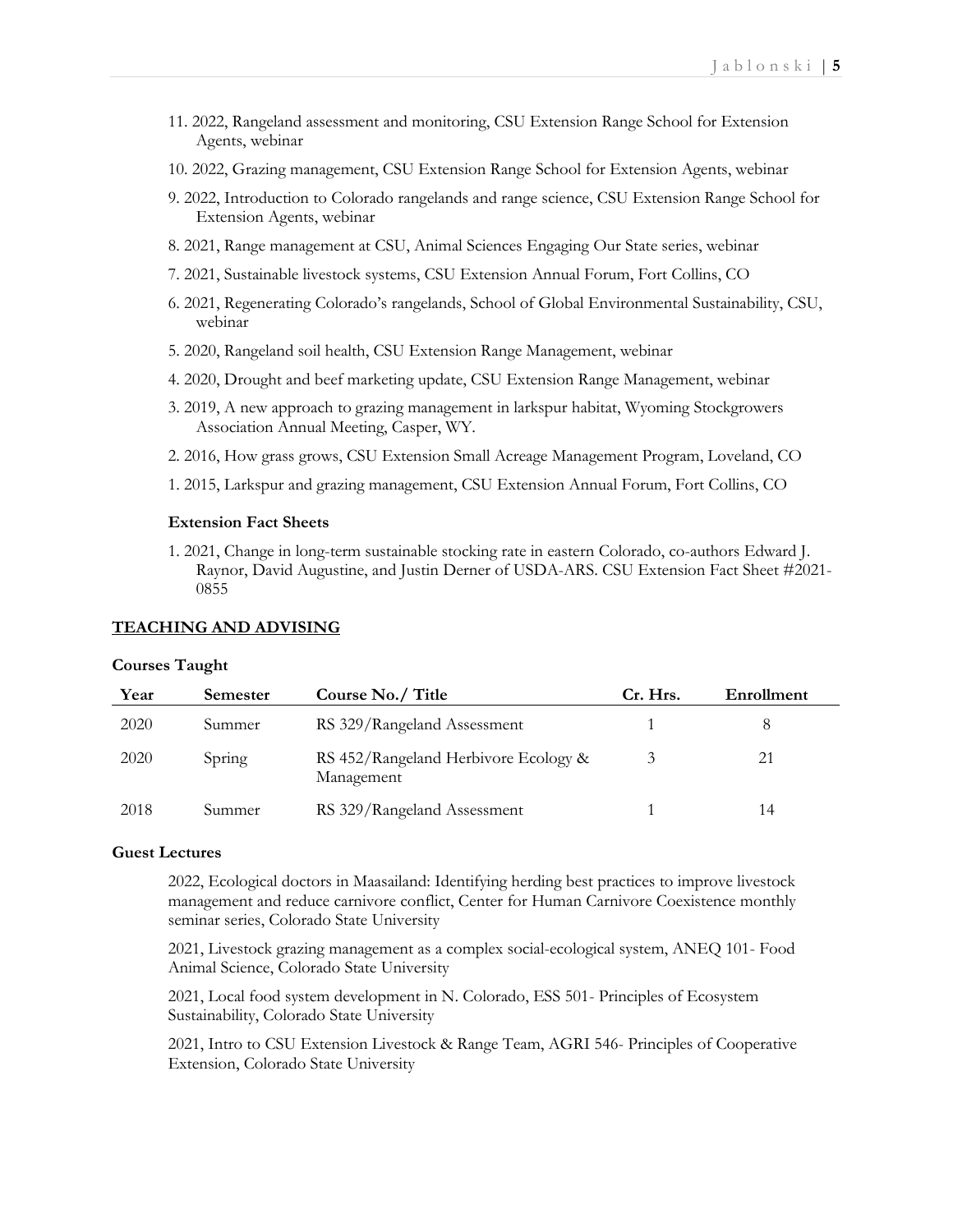2021, Rangeland Assessment, RS432/532- Rangeland Measurements and Monitoring, Colorado State University

2021, Rangeland assessment, SOCR 442- Forest and Range Soils, Colorado State University

2020, Local food system development in N. Colorado, ESS 440- Practicing Sustainability, Colorado State University

2019, A conceptual model of livestock grazing management, RS 453- Rangeland Herbivore Ecology and Management, Colorado State University

2018, Rangeland assessment, SOCR 442- Forest and Range Soils, Colorado State University

2017, Agent-based models in grazing management, ENVS 625- Studies in Integrative and Public Land Management, Western Colorado State University

2017, Data visualization and presentation, NR 581B- Introduction to Natural Resource Research and Professionalism, Colorado State University

2017, Interdisciplinary team research, NR 581B- Introduction to Natural Resource Research and Professionalism, Colorado State University

## **Advising**

#### **Undergraduate Students**

0 Current, honors program

2 Previous, honors program: 2020, 2020

#### **Graduate Students**

*Current*

Kelsey Martin, committee member, Clinical Sciences (MS)

#### **COMMITTEES**

#### **University Committees**

Extension Communities of Practice Advisory Committee, CSU Extension, 2022-

Extension Fact Sheet Review Committee, CSU Extension, 2021-

Livestock and Rangeland Team, CSU Extension, Co-lead, 2020-

President's Commission on Diversity and Inclusion, Graduate Student Representative, 2017-2018

University Curriculum Committee, Graduate Student Representative, 2016-2019

Colorado State University Graduate Student Council, Department Representative, 2016-2019

#### **College Committees**

Center for Collaborative Conservation Research and Education Committee, 2019-

#### **PROFESSIONAL AFFILIATIONS AND ACTIVITIES**

#### **Membership in Professional Societies**

Society for Range Management, 2015-

#### **Grant Review Panels/Refereeing**

National Geographic Society Explorer Grant Program, 2022-